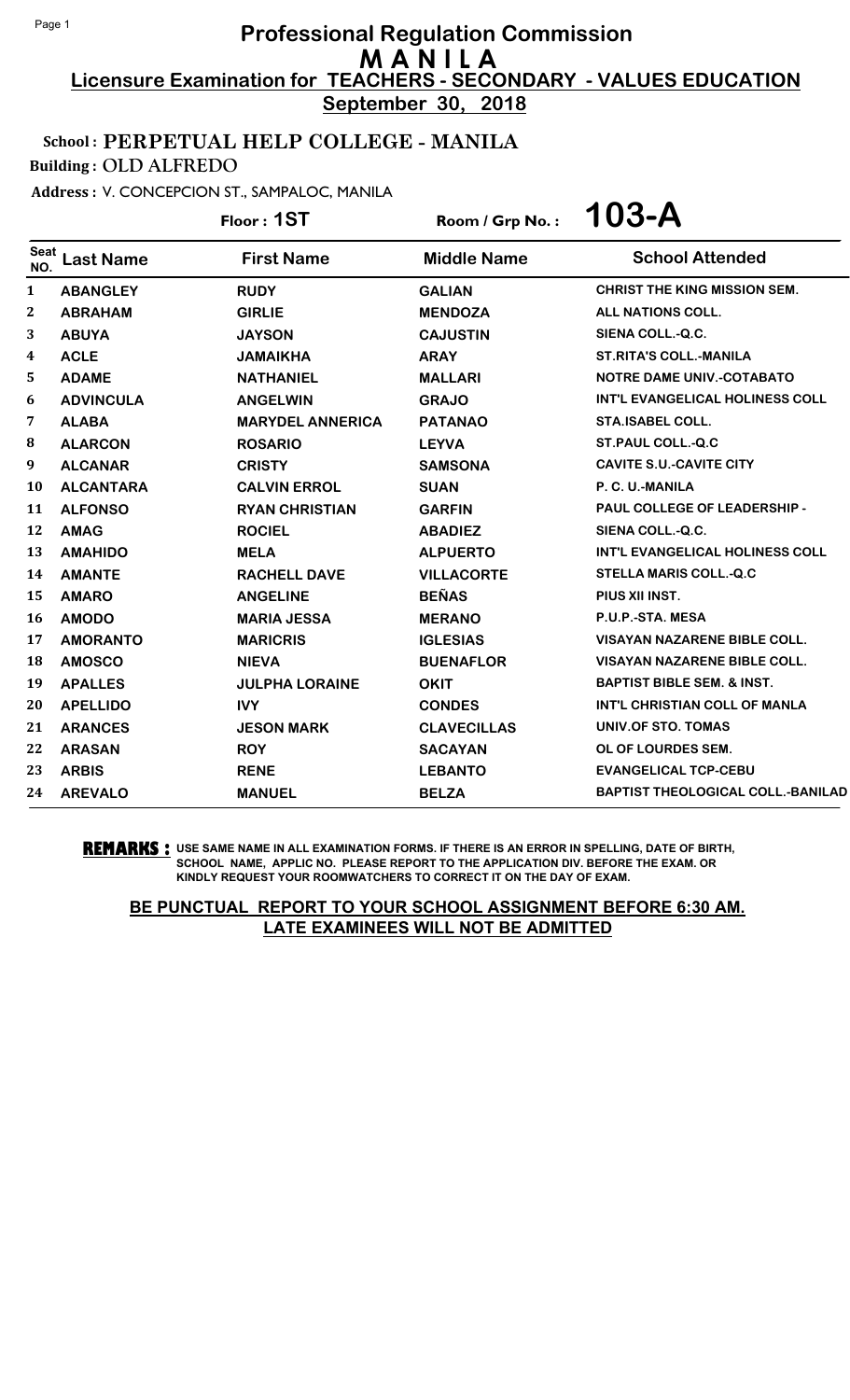**September 30, 2018**

# School : PERPETUAL HELP COLLEGE - MANILA

Building : OLD ALFREDO

Address : V. CONCEPCION ST., SAMPALOC, MANILA

Floor : **1ST** Room / Grp No. : **104-A**

| <b>Seat</b><br>NO. | <b>Last Name</b> | <b>First Name</b>     | <b>Middle Name</b> | <b>School Attended</b>                   |
|--------------------|------------------|-----------------------|--------------------|------------------------------------------|
| $\mathbf{1}$       | <b>ARIENDA</b>   | <b>MARREN</b>         | <b>DEMATE</b>      | P.N.U.-MANILA                            |
| 2                  | <b>ARMES</b>     | <b>EL JEAN</b>        | <b>LOTIVIO</b>     | <b>BICOL UNIV.-DARAGA</b>                |
| 3                  | <b>ARRABIS</b>   | <b>AILYN</b>          | <b>MANACOP</b>     | INT'L PEACE LEADERSHIP COLL              |
| 4                  | <b>ATIPON</b>    | <b>LOVELY</b>         | <b>MALIG-ON</b>    | SIENA COLL.-Q.C.                         |
| 5                  | <b>AUSA</b>      | <b>EUNICE JEMMIMA</b> | <b>LOPEZ</b>       | <b>C.L.S.U.</b>                          |
| 6                  | <b>AUSTRIA</b>   | <b>RICKY JOHN</b>     | <b>ALARTE</b>      | <b>CASICIACO RECOLETOS</b>               |
| 7                  | <b>AYALA</b>     | <b>MA. ISABELLE</b>   | <b>CAMITAN</b>     | SIENA COLL.-Q.C.                         |
| 8                  | <b>AYATON</b>    | <b>JOI ANN</b>        | <b>COLABRES</b>    | <b>EVANGELICAL THEOLOGICAL COLLEGE</b>   |
| 9                  | <b>BACLAY</b>    | <b>SORITO</b>         | <b>SORIA</b>       | SIENA COLL.-Q.C.                         |
| 10                 | <b>BACUGAN</b>   | <b>JOHANNE</b>        | <b>PENDON</b>      | SIENA COLL.-Q.C.                         |
| 11                 | <b>BADE</b>      | <b>GIORGINA</b>       | <b>SANCHEZ</b>     | P.N.U.-MANILA                            |
| 12                 | <b>BAGO</b>      | <b>KENNETH JOY</b>    | <b>MONTAÑO</b>     | <b>ST.RITA'S COLL.-MANILA</b>            |
| 13                 | <b>BAGUIO</b>    | <b>GEMALYN</b>        | <b>SIMAN</b>       | <b>CAINTA CATHOLIC COLL.</b>             |
| 14                 | <b>BAILON</b>    | <b>ABAGAIL</b>        | <b>PAMOLARCO</b>   | <b>BAPTIST THEOLOGICAL COLL.-BANILAD</b> |
| 15                 | <b>BAIS</b>      | <b>EVANGELINE</b>     | <b>GOMEZ</b>       | <b>HARRIS MEM'L COLL.-TAYTAY</b>         |
| 16                 | <b>BALMES</b>    | <b>MARIVIC</b>        | <b>CEMANES</b>     | <b>FEBIAS COLL. OF BIBLE</b>             |
| 17                 | <b>BALUYUT</b>   | <b>KEITH LANDER</b>   | <b>SUMERA</b>      | <b>ADAMSON UNIVERSITY</b>                |
| 18                 | <b>BANGSOY</b>   | <b>RODERLYN</b>       | <b>CRUZ</b>        | <b>UNIV.OF MAKATI</b>                    |
| 19                 | <b>BAROTIL</b>   | <b>MARY REALYN</b>    | <b>MEDINA</b>      | SIENA COLL.-Q.C.                         |
| 20                 | <b>BASCO</b>     | <b>RACHEBELLE</b>     | <b>LAZARO</b>      | SIENA COLL.-Q.C.                         |
| 21                 | <b>BATAYEN</b>   | <b>RODIO</b>          | <b>CHUA</b>        | <b>COL DE SANTA RITA</b>                 |
| 22                 | <b>BAUTISTA</b>  | <b>BEVERLY</b>        | <b>ARGUELLES</b>   | <b>PHIL MISS, INST</b>                   |
| 23                 | <b>BAUTISTA</b>  | <b>JOHN ANDREW</b>    | <b>SARREAL</b>     | P.D.C.I.S. (FOR. DOMNICAN HSE OF ST      |
| 24                 | <b>BAUTISTA</b>  | <b>ROCHELLE</b>       | <b>GEGALAO</b>     | P.N.U.-MANILA                            |

**REMARKS :** USE SAME NAME IN ALL EXAMINATION FORMS. IF THERE IS AN ERROR IN SPELLING, DATE OF BIRTH, SCHOOL NAME, APPLIC NO. PLEASE REPORT TO THE APPLICATION DIV. BEFORE THE EXAM. OR KINDLY REQUEST YOUR ROOMWATCHERS TO CORRECT IT ON THE DAY OF EXAM.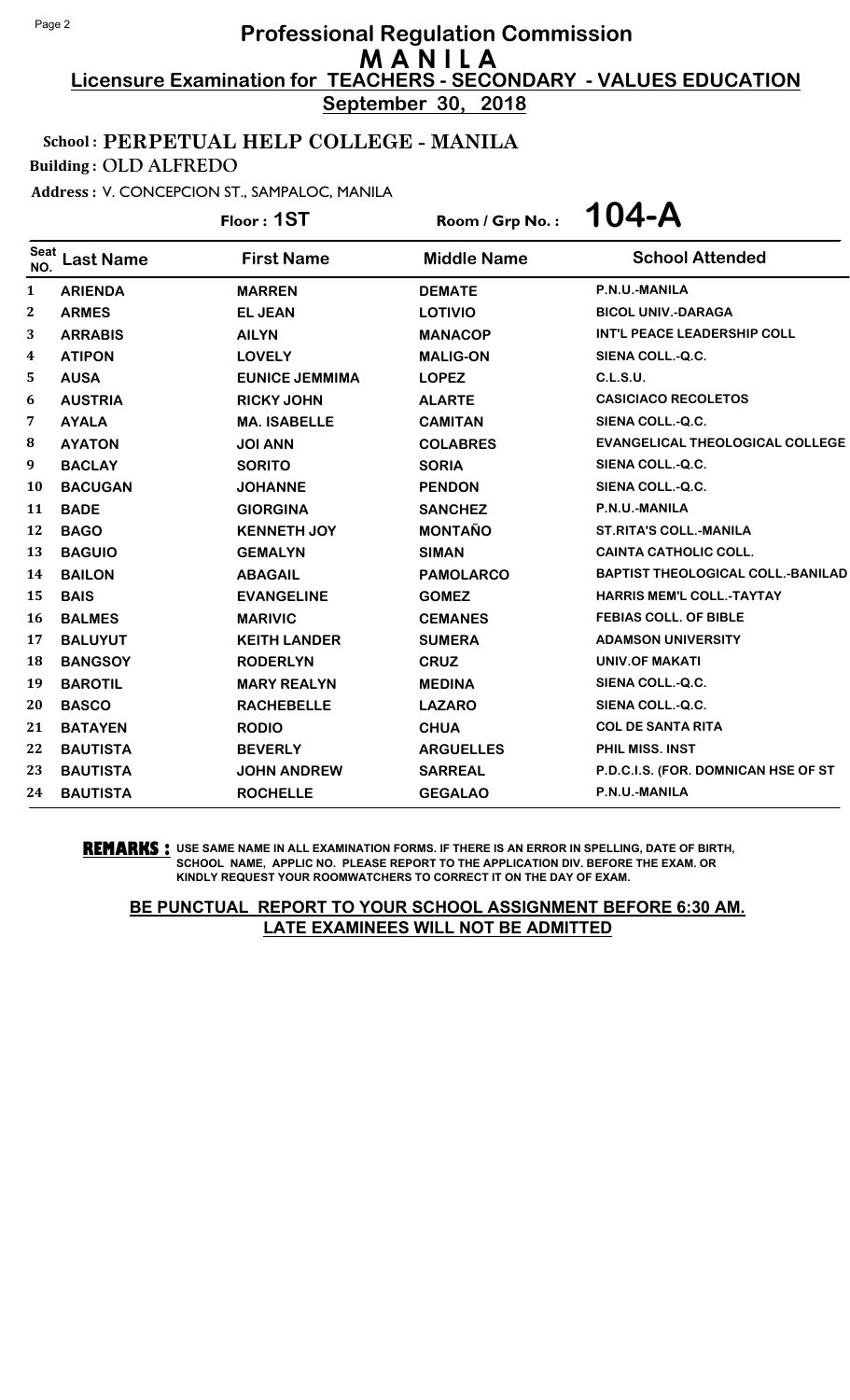**September 30, 2018**

# School : PERPETUAL HELP COLLEGE - MANILA

Building : OLD ALFREDO

Address : V. CONCEPCION ST., SAMPALOC, MANILA

Floor : **2ND** Room / Grp No. : **201-A**

| <b>Seat</b><br>NO. | <b>Last Name</b> | <b>First Name</b>           | <b>Middle Name</b> | <b>School Attended</b>                         |
|--------------------|------------------|-----------------------------|--------------------|------------------------------------------------|
| 1                  | <b>BAUTISTA</b>  | <b>VERNA</b>                | <b>VILLEGAS</b>    | INT'L EVANGELICAL HOLINESS COLL                |
| $\boldsymbol{2}$   | <b>BAWAR</b>     | <b>ANTHONY</b>              | <b>CAUSAREN</b>    | <b>CAVITE S.U.-ROSARIO</b>                     |
| 3                  | <b>BELEN</b>     | <b>ANALIZA</b>              | <b>BELONA</b>      | <b>STELLA MARIS COLL.-Q.C</b>                  |
| 4                  | <b>BELTRAN</b>   | <b>JONNALYN</b>             | <b>DELLIGO</b>     | <b>STELLA MARIS COLL.-Q.C</b>                  |
| 5                  | <b>BELTRAN</b>   | <b>MARIANNE</b>             | <b>CALINAO</b>     | P.N.U.-MANILA                                  |
| 6                  | <b>BENITO</b>    | <b>NICE</b>                 | <b>PAMA</b>        | <b>CNTR FOR BIBLICAL STUDIES INST. &amp; S</b> |
| 7                  | <b>BERMUDEZ</b>  | <b>AARON</b>                | <b>MACASERA</b>    | U.N.O.R.                                       |
| 8                  | <b>BITANCOR</b>  | <b>RAMON III</b>            | <b>BUSLON</b>      | <b>CASICIACO RECOLETOS</b>                     |
| 9                  | <b>BOBIS</b>     | <b>GERARDO</b>              | <b>GUEVARRA</b>    | <b>MANILA THEO, COLL.</b>                      |
| 10                 | <b>BOFILL</b>    | <b>RAY ANTHONY</b>          | <b>COLOCAR</b>     | <b>S.MA. MATER ET REGINA SEM</b>               |
| 11                 | <b>BONA</b>      | <b>AMIEL JERWIN</b>         | <b>BERONES</b>     | P.N.U.-MANILA                                  |
| 12                 | <b>BONA</b>      | <b>MARYJANE</b>             | <b>BERROYA</b>     | <b>STELLA MARIS COLL.-Q.C</b>                  |
| 13                 | <b>BOQUILA</b>   | <b>HONEY MAE</b>            | <b>BUCAR</b>       | <b>ST.RITA'S COLL.-MANILA</b>                  |
| 14                 | <b>BRILLANTE</b> | <b>RICKY</b>                | <b>GARCIA</b>      | <b>MO.OF GOOD COUNSEL SEM.</b>                 |
| 15                 | <b>BRIMON</b>    | <b>ANGELICA</b>             | <b>TUAYON</b>      | SIENA COLL.-Q.C.                               |
| 16                 | <b>BUCAR</b>     | <b>JOLEZER</b>              | <b>YAMID</b>       | <b>BAPTIST BIBLE SEM. &amp; INST.</b>          |
| 17                 | <b>BULAAY</b>    | <b>DOMINIC DARELL</b>       | <b>LAGUICAO</b>    | <b>DIVINE WORD-VIGAN</b>                       |
| 18                 | <b>BURLAOS</b>   | <b>ANNABELLE</b>            | <b>RELOJ</b>       | <b>ST.JOSEPH'S COL-Q.C</b>                     |
| 19                 | <b>CABLING</b>   | <b>JOHN EDWARD</b>          | <b>MAHINAY</b>     | <b>MARY HELP OF CHRISTIANS</b>                 |
| 20                 | <b>CALLO</b>     | <b>BUENAS.ITO MAGNIFICO</b> |                    | SIENA COLL.-Q.C.                               |
| 21                 | <b>CANENCIA</b>  | <b>ELLIZA MAE</b>           | <b>BALAGTAS</b>    | <b>FEBIAS COLL. OF BIBLE</b>                   |
| 22                 | <b>CANI</b>      | <b>MARK LENNARD</b>         | <b>SALVATIERRA</b> | <b>ADAMSON UNIVERSITY</b>                      |
| 23                 | <b>CANIO</b>     | <b>SOPHIA</b>               | <b>LACANILAO</b>   | UNIV.OF THE ASSUMP.                            |
| 24                 | <b>CANLAS</b>    | <b>JESUS MARTE</b>          | <b>DE GUIA</b>     | <b>MO.OF GOOD COUNSEL SEM.</b>                 |

**REMARKS :** USE SAME NAME IN ALL EXAMINATION FORMS. IF THERE IS AN ERROR IN SPELLING, DATE OF BIRTH, SCHOOL NAME, APPLIC NO. PLEASE REPORT TO THE APPLICATION DIV. BEFORE THE EXAM. OR KINDLY REQUEST YOUR ROOMWATCHERS TO CORRECT IT ON THE DAY OF EXAM.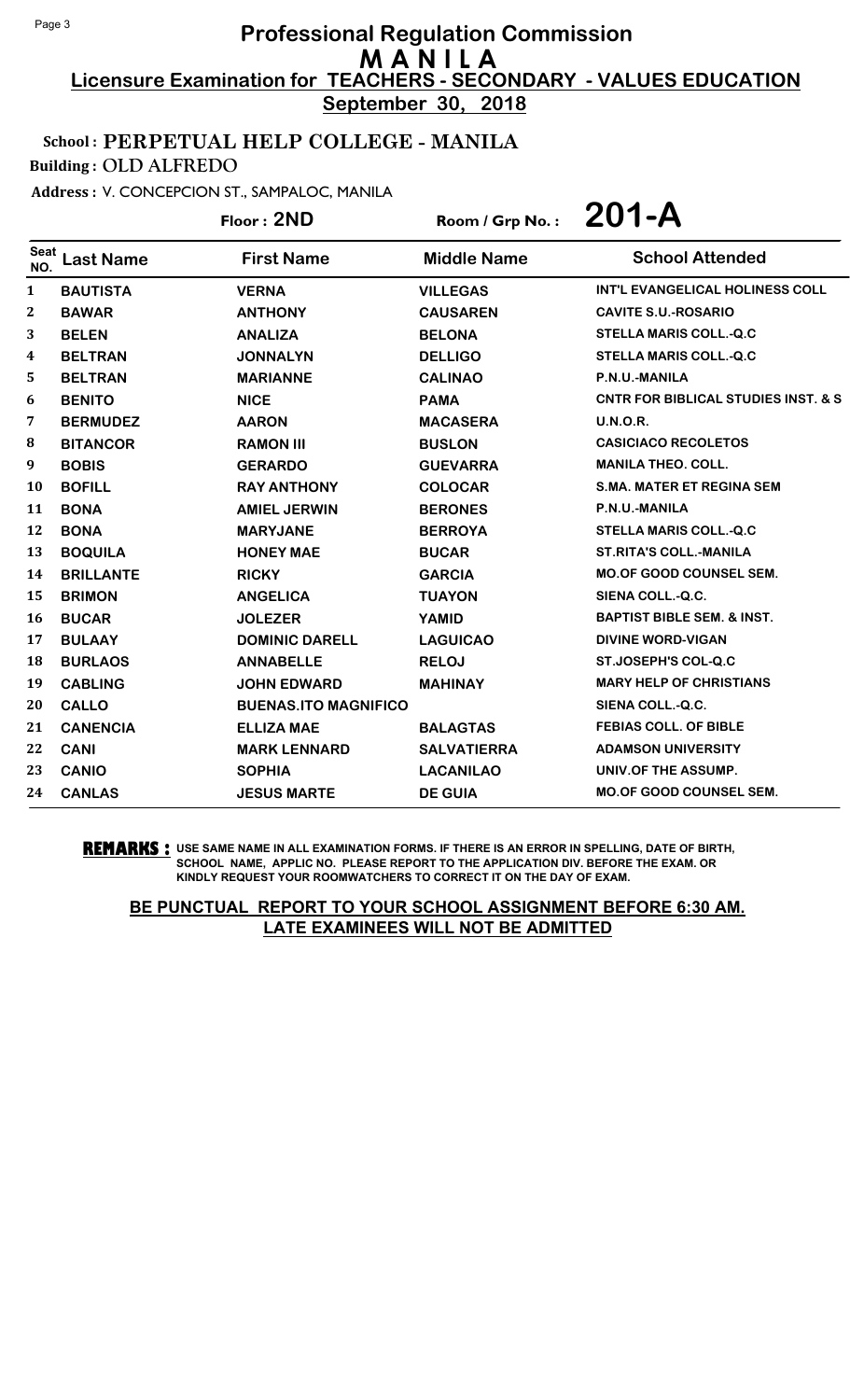**September 30, 2018**

# School : PERPETUAL HELP COLLEGE - MANILA

Building : OLD ALFREDO

Address : V. CONCEPCION ST., SAMPALOC, MANILA

Floor : **2ND** Room / Grp No. : **202-A**

| <b>Seat</b><br>NO. | <b>Last Name</b> | <b>First Name</b>                  | <b>Middle Name</b> | <b>School Attended</b>                   |
|--------------------|------------------|------------------------------------|--------------------|------------------------------------------|
| $\mathbf{1}$       | <b>CAPALAD</b>   | <b>JEROME</b>                      | <b>CASTILLO</b>    | <b>SAN BEDA COLL.-MANILA</b>             |
| $\mathbf{2}$       | <b>CARACTER</b>  | <b>CHRISTOPHER JOHN</b>            | <b>ROBLES</b>      | OL OF THE ANGELS F.S.                    |
| 3                  | <b>CARAG</b>     | <b>NELIE ANN</b>                   | <b>BUENVIAJE</b>   | <b>FEBIAS COLL. OF BIBLE</b>             |
| 4                  | <b>CARREON</b>   | <b>KREESHNA BLESS</b>              | <b>GARCIA</b>      | <b>HARRIS MEM'L COLL.-TAYTAY</b>         |
| 5                  | <b>CASUPANAN</b> | <b>QUINCY</b>                      | <b>RONQUILLO</b>   | UNIV.OF THE ASSUMP.                      |
| 6                  | <b>CASUPANAN</b> | <b>RUSSELL</b>                     | <b>ALAVARADO</b>   | <b>ST. PAUL SEMINARY FDTN.</b>           |
| 7                  | <b>CATIBOG</b>   | <b>TEODORO</b>                     | <b>JOLONGBAYAN</b> | <b>DON BOSCO COLL. SEM.-LAGUNA</b>       |
| 8                  | <b>CAWARI</b>    | <b>DANILO</b>                      | <b>DULONG</b>      | <b>BAPTIST THEOLOGICAL COLL.-BANILAD</b> |
| 9                  | <b>CAYABYAB</b>  | <b>BRENDALYN</b>                   | <b>INARDA</b>      | PRESBYTERIA THEO. SEM.                   |
| 10                 | <b>CAYNAP</b>    | <b>RUSSELL</b>                     | <b>GOMEZ</b>       | <b>ATENEO DE MANILA U-QC</b>             |
| 11                 | <b>CAÑETE</b>    | <b>JONATHAN JAMES</b>              | <b>OLMEDILLA</b>   | <b>SAN CARLOS SEM-MAKATI</b>             |
| 12                 | <b>CEPE</b>      | <b>RALP ANDREW JR</b>              | <b>RODA</b>        | <b>CASICIACO RECOLETOS</b>               |
| 13                 | <b>CERVANTES</b> | <b>MARK EARVIN</b>                 | <b>MANAHAN</b>     | <b>ST.PETER'S COLL. SEM.</b>             |
| 14                 | <b>CLERIGO</b>   | <b>MARISSA</b>                     | <b>DELGADO</b>     | <b>MATER DEI COLL.-BOHOL</b>             |
| 15                 | <b>COLEGIO</b>   | <b>MARIENIEL</b>                   | <b>TOLENTINO</b>   | <b>EVANGELICAL TCP-CEBU</b>              |
| 16                 | <b>COMOTA</b>    | <b>RICA SHANE</b>                  | <b>BAUTISTA</b>    | <b>U.P.-DILIMAN</b>                      |
| 17                 | <b>CORNELIO</b>  | <b>JHANTZHEN</b>                   |                    | P.N.U.-MANILA                            |
| 18                 | <b>CORTEZ</b>    | <b>DARIUS I</b>                    | <b>CAINGAL</b>     | OL OF THE ANGELS F.S.                    |
| 19                 | <b>CORTEZ</b>    | <b>RAYMOND BARRY</b>               | <b>PUMARADA</b>    | <b>ASIA-PACIFIC CHRISTIAN COLLEGE</b>    |
| 20                 | <b>CORTEZ</b>    | <b>RUTH ANNE</b>                   | <b>PUMARADA</b>    | <b>ASIA-PACIFIC CHRISTIAN COLLEGE</b>    |
| 21                 | COZ              | <b>VALERIE ANN</b>                 | <b>BAON</b>        | <b>ST.RITA'S COLL.-MANILA</b>            |
| 22                 | <b>CRUZ</b>      | <b>EMMANUEL</b>                    | <b>APOSTOL</b>     | ADVENTIST UNIV OF THE PHIL.              |
| 23                 | <b>CRUZ</b>      | <b>JAMES RAPHAELANGELO POBLETE</b> |                    | UNIV.OF STO. TOMAS                       |
| 24                 | <b>CRUZ</b>      | <b>REZEL ANNE</b>                  | <b>SOBREMONTE</b>  | <b>ST.LOUIS COLL.-SAN FERNANDO</b>       |

**REMARKS :** USE SAME NAME IN ALL EXAMINATION FORMS. IF THERE IS AN ERROR IN SPELLING, DATE OF BIRTH, SCHOOL NAME, APPLIC NO. PLEASE REPORT TO THE APPLICATION DIV. BEFORE THE EXAM. OR KINDLY REQUEST YOUR ROOMWATCHERS TO CORRECT IT ON THE DAY OF EXAM.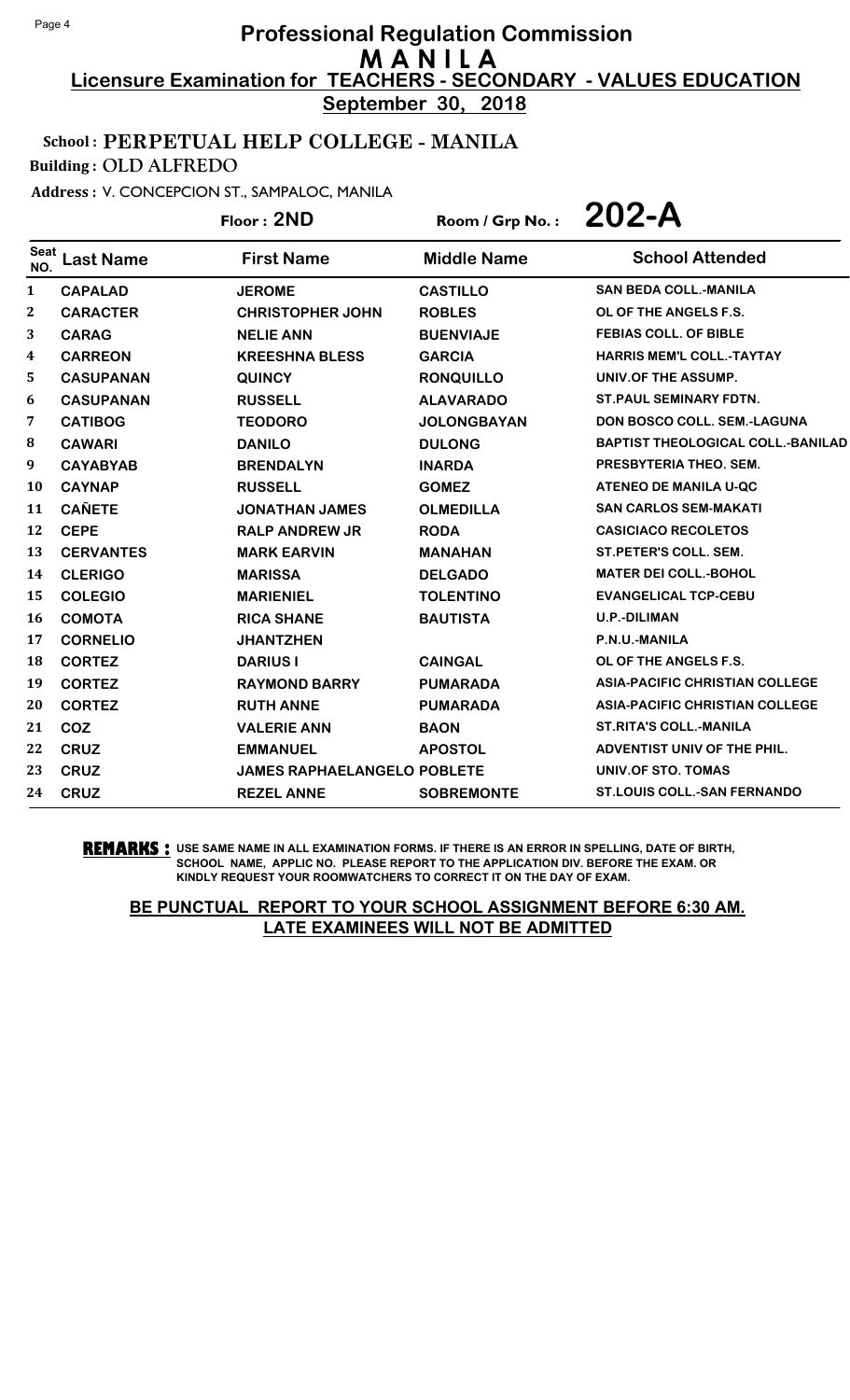**September 30, 2018**

# School : PERPETUAL HELP COLLEGE - MANILA

Building : OLD ALFREDO

Address : V. CONCEPCION ST., SAMPALOC, MANILA

Floor : **2ND** Room / Grp No. : **203-A**

| <b>Seat</b><br>NO. | <b>Last Name</b>  | <b>First Name</b>   | <b>Middle Name</b>  | <b>School Attended</b>                  |
|--------------------|-------------------|---------------------|---------------------|-----------------------------------------|
| 1                  | <b>CUISON</b>     | <b>IVAN</b>         | <b>CARESUSA</b>     | <b>CASICIACO RECOLETOS</b>              |
| $\boldsymbol{2}$   | <b>CURIBA</b>     | <b>ARCHEE</b>       | <b>ADECER</b>       | <b>IMMA.HEART OF MARY SEM.-UBAY</b>     |
| 3                  | <b>DACUTANAN</b>  | <b>MA. LEAN</b>     | <b>OBLINO</b>       | PAUL COLLEGE OF LEADERSHIP -            |
| 4                  | <b>DAGOHOY</b>    | <b>JAQUELINE</b>    | <b>PERCIA</b>       | UNIV.OF STO. TOMAS                      |
| 5                  | <b>DAGUMBOY</b>   | <b>JUBILEE</b>      | <b>GASATAN</b>      | <b>INT'L PEACE LEADERSHIP COLL</b>      |
| 6                  | <b>DALUMPINES</b> | <b>AUGUST</b>       | <b>TURZAR</b>       | <b>MATER REDEMPTORIS COLL.-SAN JOSE</b> |
| 7                  | <b>DAPAT</b>      | <b>DARWIN</b>       | <b>BUNYI</b>        | <b>ASIA-PACIFIC CHRISTIAN COLLEGE</b>   |
| 8                  | <b>DARAN</b>      | <b>ELIGIO JR</b>    | <b>MEDINA</b>       | <b>NEW ERA UNIV.</b>                    |
| 9                  | <b>DAYRIT</b>     | <b>MARY JEAN</b>    | <b>LAGUNDAY</b>     | SIENA COLL.-Q.C.                        |
| 10                 | <b>DE GUZMAN</b>  | <b>RHEE-AN</b>      | <b>FLORES</b>       | <b>EVANGELICAL THEOLOGICAL COLLEGE</b>  |
| 11                 | <b>DELA CRUZ</b>  | <b>BLESSY</b>       | <b>FIGUEROA</b>     | UNIV.OF THE ASSUMP.                     |
| 12                 | <b>DELA CRUZ</b>  | <b>JESSICA</b>      | <b>SANTOS</b>       | <b>COLLEGE OF DIVINE WISDOM - SUCAT</b> |
| 13                 | <b>DELA CRUZ</b>  | <b>LORY BLENDA</b>  | <b>LOPEZ</b>        | <b>U.P.-DILIMAN</b>                     |
| 14                 | <b>DELA CRUZ</b>  | <b>NERIELYN</b>     | <b>MENDOZA</b>      | PRESBYTERIA THEO, SEM.                  |
| 15                 | <b>DELA CRUZ</b>  | <b>PAOLO</b>        | <b>EJERA</b>        | <b>PHIL MISS, INST</b>                  |
| <b>16</b>          | <b>DELAVIN</b>    | <b>FLOR ANGELIE</b> | <b>CASIO</b>        | <b>STELLA MARIS COLL.-Q.C</b>           |
| 17                 | <b>DEMAYO</b>     | <b>EVELYN GRACE</b> | <b>AUZA</b>         | <b>EVANGELICAL THEOLOGICAL COLLEGE</b>  |
| 18                 | <b>DEPANES</b>    | <b>JOSELITO</b>     | <b>RAMOS</b>        | <b>ICCT CFI</b>                         |
| 19                 | <b>DETICIO</b>    | <b>MELISSA</b>      | <b>CADIENTE</b>     | <b>STELLA MARIS COLL.-Q.C</b>           |
| 20                 | <b>DIAZ</b>       | <b>JULIE ANN</b>    | <b>DELOS SANTOS</b> | SIENA COLL.-Q.C.                        |
| 21                 | <b>DICDIQUIN</b>  | <b>CAROLINA</b>     | <b>CAILING</b>      | <b>ARAULLO UNIV.-CABANATUAN CITY</b>    |
| 22                 | <b>DIGAP</b>      | <b>ARIELITO</b>     | <b>YAMBOT</b>       | C.L.S.U.                                |
| 23                 | <b>DISCUTIDO</b>  | <b>ANJANETTE</b>    | <b>CHICOTE</b>      | <b>SIENA COLL.-TAYTAY</b>               |
| 24                 | <b>DIZON</b>      | <b>ALEXANDER</b>    | <b>JORQUE</b>       | <b>ATENEO DE MANILA U-QC</b>            |

**REMARKS :** USE SAME NAME IN ALL EXAMINATION FORMS. IF THERE IS AN ERROR IN SPELLING, DATE OF BIRTH, SCHOOL NAME, APPLIC NO. PLEASE REPORT TO THE APPLICATION DIV. BEFORE THE EXAM. OR KINDLY REQUEST YOUR ROOMWATCHERS TO CORRECT IT ON THE DAY OF EXAM.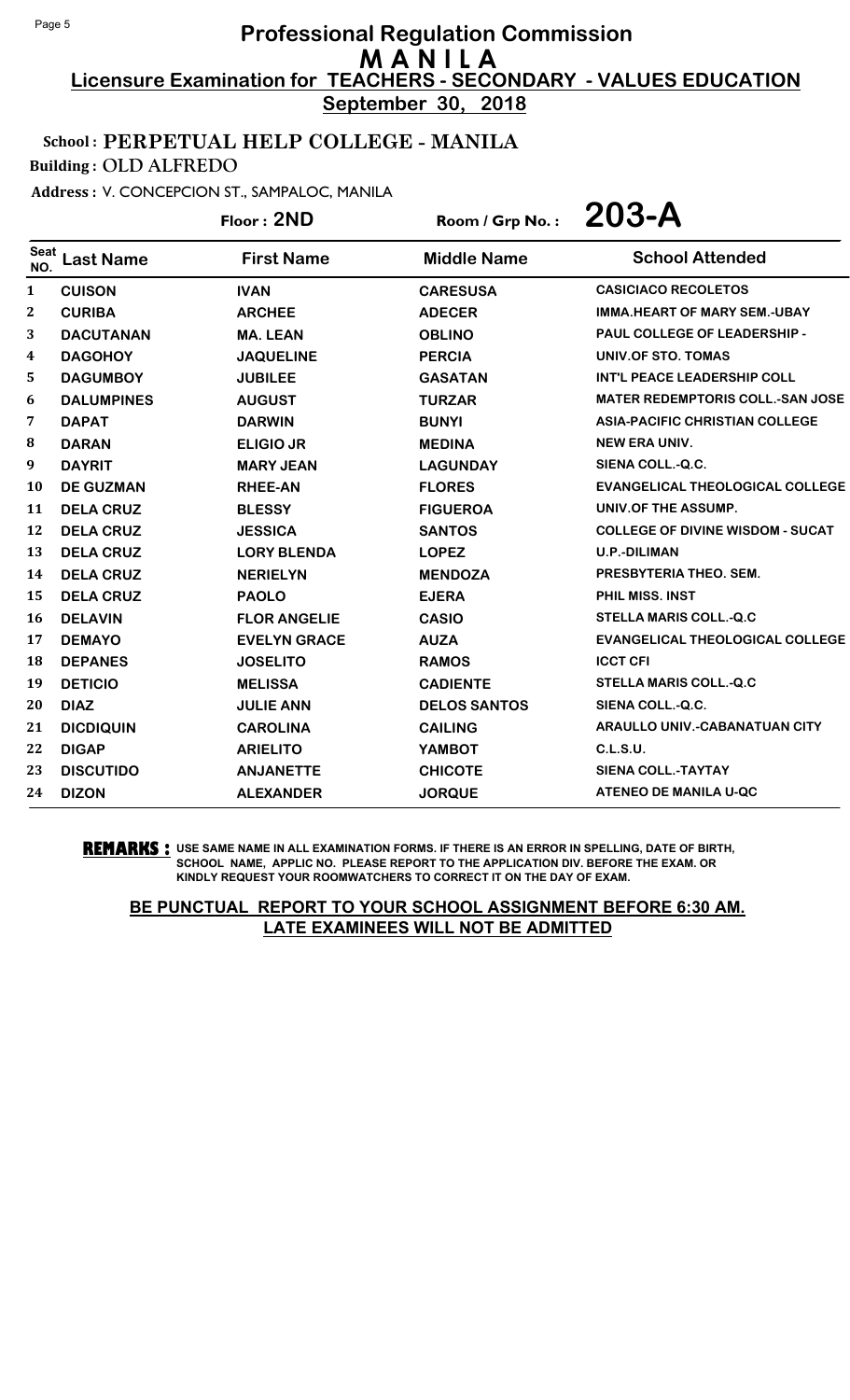**September 30, 2018**

## School : PERPETUAL HELP COLLEGE - MANILA

Building : OLD ALFREDO

Address : V. CONCEPCION ST., SAMPALOC, MANILA

Floor : **2ND** Room / Grp No. : **204-A**

| <b>Seat</b><br>NO. | <b>Last Name</b>   | <b>First Name</b>        | <b>Middle Name</b> | <b>School Attended</b>                  |
|--------------------|--------------------|--------------------------|--------------------|-----------------------------------------|
| 1                  | <b>DOMANTAY</b>    | <b>ADALIA MARY GRACE</b> | <b>ILOPITAN</b>    | PASIG CATHOLIC COLL.                    |
| 2                  | <b>DOMINGUEZ</b>   | <b>EUNICE</b>            | <b>SOLIVEREZ</b>   | <b>LIPA CITY PUBLIC COLL.</b>           |
| 3                  | <b>DONIÑA</b>      | <b>DEO NIñO</b>          | <b>CORONA</b>      | <b>MATER REDEMPTORIS COLL.-SAN JOSE</b> |
| 4                  | <b>EDILLOR</b>     | <b>ERECH</b>             | <b>ECHAGUE</b>     | <b>DON HONORIO VENTURA TECH. S.U.</b>   |
| 5                  | <b>ELARCOSA</b>    | <b>RON MARK</b>          | <b>PAULINO</b>     | <b>SAN CARLOS SEM-MAKATI</b>            |
| 6                  | <b>ELEFANTE</b>    | <b>EHLYSOHL</b>          | <b>DIPALAC</b>     | <b>OBLATES ST JOSEPH COLL.SEM.</b>      |
| 7                  | <b>ELISAN</b>      | <b>MARY JANE</b>         | <b>CENTILLO</b>    | SIENA COLL.-Q.C.                        |
| 8                  | <b>ESCABARTE</b>   | <b>JEKKA RIZZ</b>        | <b>CABESAS</b>     | <b>STELLA MARIS COLL.-Q.C</b>           |
| 9                  | <b>ESTINAR</b>     | <b>MELODY</b>            | <b>TAYTAYAN</b>    | <b>MATER REDEMPTORIS COLL.-SAN JOSE</b> |
| 10                 | <b>ESTRABO</b>     | <b>KRIZIA</b>            | <b>PONTIVEROS</b>  | UNIV.OF STO. TOMAS                      |
| 11                 | <b>ESTRELLA</b>    | <b>IRENE ARIANA</b>      |                    | P.N.U.-MANILA                           |
| 12                 | <b>EVANGELISTA</b> | <b>DALIA</b>             | <b>MANILAG</b>     | <b>INT'L EVANGELICAL HOLINESS COLL</b>  |
| 13                 | <b>FADRIQUELA</b>  | <b>CHARY</b>             | <b>SULUBA</b>      | <b>INT'L EVANGELICAL HOLINESS COLL</b>  |
| 14                 | <b>FAJARDO</b>     | <b>JOEL</b>              | <b>ALEGRE</b>      | UNIV.OF STO. TOMAS                      |
| 15                 | <b>FAMADICO</b>    | <b>DIANA</b>             | <b>ARCASITAS</b>   | <b>ASIAN S.C.M</b>                      |
| 16                 | <b>FERNANDEZ</b>   | <b>MAEVE</b>             | <b>PANALIGAN</b>   | P.N.U.-MANILA                           |
| 17                 | <b>FLORENDO</b>    | <b>PAUL VINCENT</b>      | <b>DE VERA</b>     | UNIV.OF STO. TOMAS                      |
| 18                 | <b>FONTANILLA</b>  | <b>MARY ANN</b>          | <b>BERNABE</b>     | <b>EVANGELICAL THEOLOGICAL COLLEGE</b>  |
| 19                 | <b>FRANCISCO</b>   | <b>STEPHANIE</b>         | <b>NEGRE</b>       | SIENA COLL.-Q.C.                        |
| 20                 | <b>FULGAR</b>      | <b>JODRY</b>             | <b>SAMSON</b>      | SIENA COLL.-Q.C.                        |
| 21                 | <b>GAJETE</b>      | <b>JESICA</b>            | <b>DIAZ</b>        | <b>SIENA SCH. OF SAN JOSE</b>           |
| 22                 | <b>GALLEVO</b>     | <b>LOVELY</b>            | <b>DUEÑAS</b>      | <b>BESTLINK COLLEGE OF THE</b>          |
| 23                 | <b>GALONG</b>      | <b>AIZA VANESA</b>       | <b>SANNADAN</b>    | <b>CAINTA CATHOLIC COLL.</b>            |
| 24                 | <b>GAMBOL</b>      | <b>RAQUEL</b>            | <b>DIOSO</b>       | ST.BENEDICT INST-VIGAN, ILOCOS SUR      |

**REMARKS :** USE SAME NAME IN ALL EXAMINATION FORMS. IF THERE IS AN ERROR IN SPELLING, DATE OF BIRTH, SCHOOL NAME, APPLIC NO. PLEASE REPORT TO THE APPLICATION DIV. BEFORE THE EXAM. OR KINDLY REQUEST YOUR ROOMWATCHERS TO CORRECT IT ON THE DAY OF EXAM.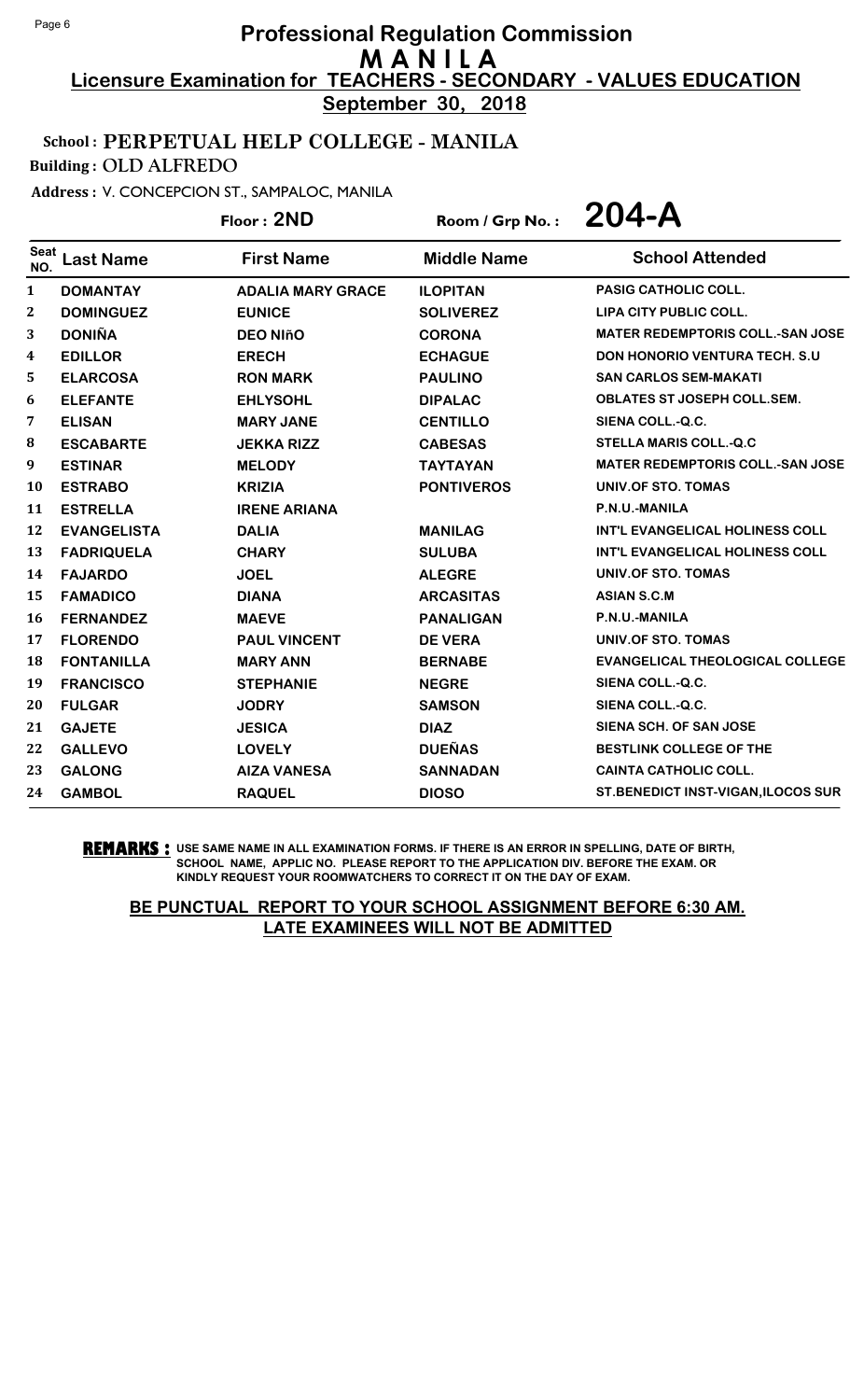**September 30, 2018**

# School : PERPETUAL HELP COLLEGE - MANILA

Building : OLD ALFREDO

Address : V. CONCEPCION ST., SAMPALOC, MANILA

Floor : **3RD** Room / Grp No. : **301-A**

| <b>Seat</b><br>NO. | <b>Last Name</b>  | <b>First Name</b>        | <b>Middle Name</b> | <b>School Attended</b>                 |
|--------------------|-------------------|--------------------------|--------------------|----------------------------------------|
| $\mathbf{1}$       | <b>GAMULO</b>     | <b>JHYRYX VINCENT</b>    | <b>FERIL</b>       | <b>CASICIACO RECOLETOS</b>             |
| $\boldsymbol{2}$   | <b>GANTALA</b>    | <b>JANICE</b>            | <b>EDERA</b>       | <b>MANILA THEO, COLL.</b>              |
| 3                  | <b>GARCIA</b>     | <b>TONETTE</b>           | <b>GARUNG</b>      | SIENA COLL.-Q.C.                       |
| 4                  | <b>GATINAO</b>    | <b>JAMES EROLD</b>       | <b>POTENTE</b>     | <b>CASICIACO RECOLETOS</b>             |
| 5                  | <b>GAVARAN</b>    | <b>RENANTE</b>           | <b>ARGUELLES</b>   | <b>INT'L PEACE LEADERSHIP COLL</b>     |
| 6                  | <b>GAWARAN</b>    | <b>KRIS DENEILLE</b>     | <b>BUENAVISTA</b>  | P.N.U.-MANILA                          |
| 7                  | <b>GAYTA</b>      | <b>JESS CARLO</b>        | <b>GALIDO</b>      | <b>CHRIST THE KING MISSION SEM.</b>    |
| 8                  | <b>GENER</b>      | <b>HONEY MAE</b>         | <b>BOAC</b>        | <b>CAINTA CATHOLIC COLL.</b>           |
| 9                  | <b>GENOBIAGON</b> | <b>ROWENA</b>            | <b>CORTESANO</b>   | <b>CHRISTIAN COL S.E.A.</b>            |
| <b>10</b>          | <b>GENOZA</b>     | <b>ANGELICA</b>          | <b>FABRICANTE</b>  | P.N.U.-MANILA                          |
| 11                 | <b>GILLO</b>      | <b>EMELYN</b>            | <b>ESTOCE</b>      | <b>INT'L PEACE LEADERSHIP COLL</b>     |
| 12                 | <b>GO</b>         | <b>STELLA</b>            | <b>PERALTA</b>     | <b>ST. THERESA'S COLL.-CEBU</b>        |
| 13                 | <b>GONZALES</b>   | <b>CHELSEA CAMILLE</b>   | <b>TY</b>          | <b>UNIV.OF STO. TOMAS</b>              |
| 14                 | <b>GONZALES</b>   | <b>EVELYN</b>            | <b>REPOL</b>       | <b>STELLA MARIS COLL.-Q.C</b>          |
| 15                 | <b>GREGORIO</b>   | <b>JIMMY</b>             | <b>CAPIZ</b>       | <b>WESLEYAN U PHIL-CABA</b>            |
| <b>16</b>          | <b>GUETA</b>      | <b>CHRISTOPHER</b>       | <b>LEONARDO</b>    | <b>CAINTA CATHOLIC COLL.</b>           |
| 17                 | <b>GULIMAN</b>    | <b>JOANNE MARREE</b>     | <b>VILLA</b>       | <b>INT'L PEACE LEADERSHIP COLL</b>     |
| 18                 | <b>GUZMAN</b>     | <b>JULIETA</b>           | <b>TIONGSON</b>    | <b>BALIWAG POLYTECHNIC</b>             |
| 19                 | <b>HEBRON</b>     | <b>PRINCESS KATE</b>     | <b>MANGUBAT</b>    | <b>INT'L PEACE LEADERSHIP COLL</b>     |
| 20                 | <b>HILARIO</b>    | <b>ENRICO JET JR</b>     | <b>TENEDERO</b>    | <b>U.E.P.-CATARMAN</b>                 |
| 21                 | <b>IBAY</b>       | <b>EVANGELINE</b>        | <b>ALCORIZA</b>    | <b>ASIAN S.C.M</b>                     |
| 22                 | <b>IZON</b>       | <b>JOANNE</b>            | <b>MASANGYA</b>    | <b>STA.ISABEL COLL.</b>                |
| 23                 | <b>JAEN</b>       | <b>LOUISE ANN</b>        | <b>CUENCA</b>      | <b>EVANGELICAL THEOLOGICAL COLLEGE</b> |
| 24                 | <b>JINGCO</b>     | <b>CARMEN ANTOINETTE</b> | <b>DIVINA</b>      | P.N.U.-MANILA                          |

**REMARKS :** USE SAME NAME IN ALL EXAMINATION FORMS. IF THERE IS AN ERROR IN SPELLING, DATE OF BIRTH, SCHOOL NAME, APPLIC NO. PLEASE REPORT TO THE APPLICATION DIV. BEFORE THE EXAM. OR KINDLY REQUEST YOUR ROOMWATCHERS TO CORRECT IT ON THE DAY OF EXAM.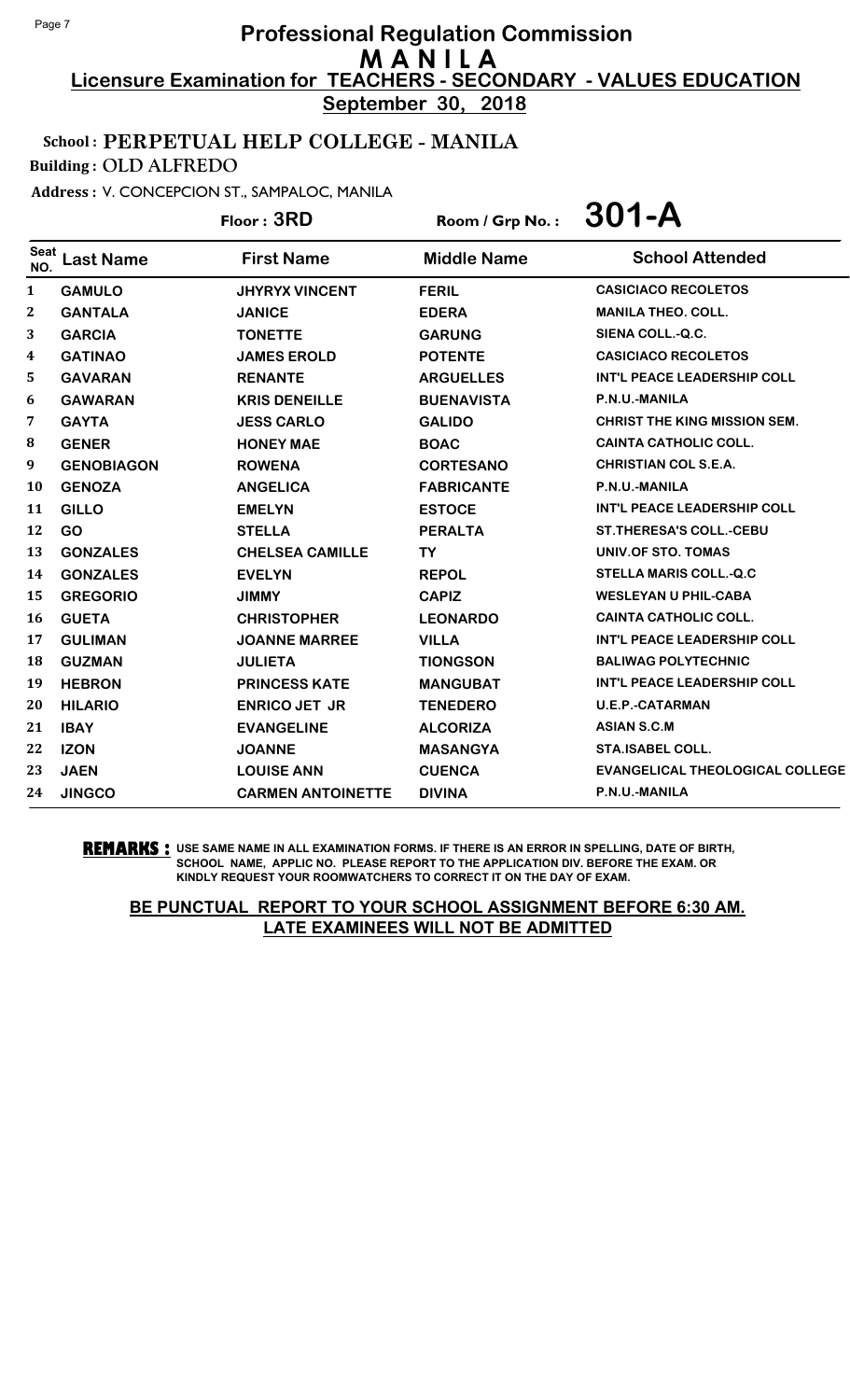**September 30, 2018**

# School : PERPETUAL HELP COLLEGE - MANILA

Building : OLD ALFREDO

Address : V. CONCEPCION ST., SAMPALOC, MANILA

Floor : **3RD** Room / Grp No. : **302-A**

| <b>Seat</b><br>NO. | <b>Last Name</b> | <b>First Name</b>     | <b>Middle Name</b> | <b>School Attended</b>                |
|--------------------|------------------|-----------------------|--------------------|---------------------------------------|
| $\mathbf{1}$       | <b>JUEGO</b>     | <b>JOEL</b>           | <b>BASE</b>        | L.D. WOOSLEY B. C.                    |
| $\bf{2}$           | <b>JUNTADO</b>   | <b>MARK</b>           | <b>ADORNA</b>      | <b>VISAYAN NAZARENE BIBLE COLL.</b>   |
| 3                  | <b>LABRADOR</b>  | <b>RACHAEL</b>        | <b>MACUHA</b>      | <b>BAPTIST BIBLE SEM. &amp; INST.</b> |
| 4                  | <b>LACSA</b>     | <b>MARICEL</b>        | <b>PADUA</b>       | <b>FEBIAS COLL. OF BIBLE</b>          |
| 5                  | <b>LADAO</b>     | <b>ROMEO JR</b>       | <b>OMALE</b>       | <b>SEMINARIO DE SAN JOSE - PUERTO</b> |
| 6                  | <b>LAJARA</b>    | <b>JENELYN</b>        | <b>LAJARA</b>      | LIPA CITY PUBLIC COLL.                |
| 7                  | <b>LANUZA</b>    | <b>FLORA MAE</b>      | <b>FRANCISCO</b>   | <b>ST.RITA'S COLL.-MANILA</b>         |
| 8                  | <b>LASAP</b>     | <b>RICKY</b>          | <b>VENTEROSO</b>   | <b>S.MA. MATER ET REGINA SEM</b>      |
| 9                  | <b>LAXAMANA</b>  | <b>KATHLEEN JEAN</b>  | <b>AUSTRIA</b>     | <b>HARRIS MEM'L COLL.-TAYTAY</b>      |
| 10                 | <b>LEANILLO</b>  | <b>ALBERT</b>         | <b>BERNARDINO</b>  | <b>PHIL MISS, INST</b>                |
| 11                 | <b>LEJANO</b>    | <b>GOMER</b>          | <b>REYES</b>       | D.L.S.U.-MANILA                       |
| 12                 | <b>LEMANA</b>    | <b>FERNANDO JR</b>    | <b>PEDROSO</b>     | SIENA COLL.-Q.C.                      |
| 13                 | <b>LLANES</b>    | <b>EMMANLESTER</b>    | <b>PONTILLAS</b>   | <b>HOLY ROSARY MINOR SEM.-NAGA</b>    |
| 14                 | <b>LONTOC</b>    | <b>EDWARD</b>         | <b>SICO</b>        | D.L.S.U.-DASMARIÑAS                   |
| 15                 | <b>LOPEZ</b>     | <b>MIRASOL</b>        | <b>CAPILI</b>      | LIPA CITY PUBLIC COLL.                |
| 16                 | <b>LOPEZ</b>     | <b>NOLLY CHRIS</b>    | <b>PABUA</b>       | <b>MANILA THEO, COLL.</b>             |
| 17                 | <b>LOR</b>       | <b>ARA SHANE</b>      | <b>PANGYARIHAN</b> | <b>FEBIAS COLL. OF BIBLE</b>          |
| 18                 | <b>LUCBAN</b>    | <b>APRIL ROSE</b>     | <b>CABALLES</b>    | <b>EARIST</b>                         |
| 19                 | <b>LUSUNG</b>    | <b>DENZEL WAYNE</b>   | <b>CANLAS</b>      | <b>HOLY ANGEL UNIV.</b>               |
| 20                 | <b>MACALALAD</b> | <b>ANALIZA</b>        | <b>QUINERE</b>     | <b>BATANGAS S.U.-BATANGAS CITY</b>    |
| 21                 | <b>MACULA</b>    | <b>KENNETH JAYSON</b> | <b>VARGAS</b>      | <b>COLL. MOST HOLY TRINITY</b>        |
| 22                 | <b>MADRID</b>    | <b>ROSALIE</b>        | <b>RAMOSO</b>      | <b>COLL. IMMA CONCEP-CABANATUAN</b>   |
| 23                 | <b>MAGBANUA</b>  | <b>MAY ANN</b>        | <b>ALMANZOR</b>    | INT'L CHRISTIAN COLL OF MANLA         |
| 24                 | <b>MALIT</b>     | <b>DORIE</b>          | <b>DALOMATAN</b>   | <b>NO.LUZON ADVENTIST COLL.</b>       |

**REMARKS :** USE SAME NAME IN ALL EXAMINATION FORMS. IF THERE IS AN ERROR IN SPELLING, DATE OF BIRTH, SCHOOL NAME, APPLIC NO. PLEASE REPORT TO THE APPLICATION DIV. BEFORE THE EXAM. OR KINDLY REQUEST YOUR ROOMWATCHERS TO CORRECT IT ON THE DAY OF EXAM.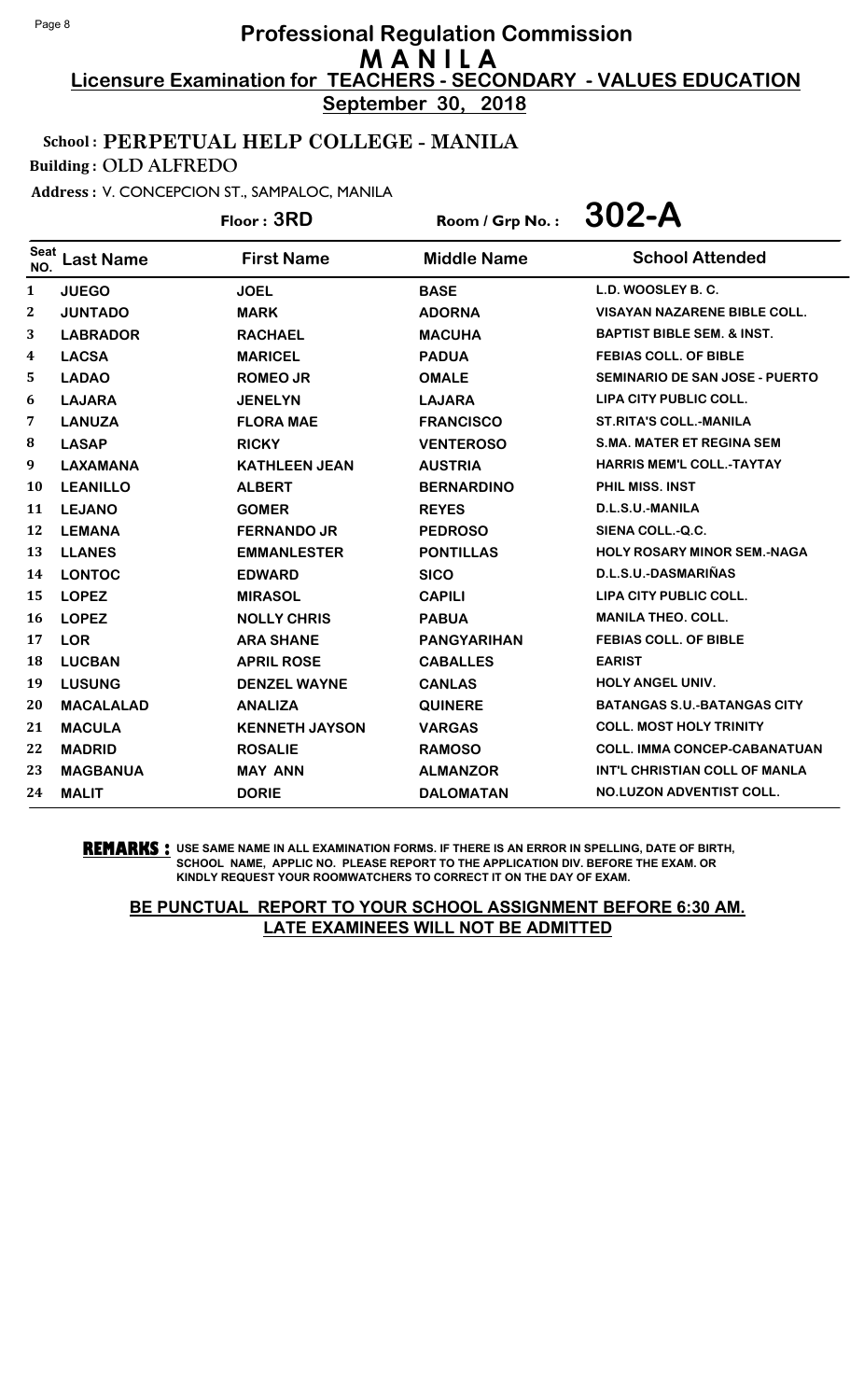**September 30, 2018**

## School : PERPETUAL HELP COLLEGE - MANILA

Building : OLD ALFREDO

Address : V. CONCEPCION ST., SAMPALOC, MANILA

Floor : **4TH** Room / Grp No. : **401-A**

| <b>Seat</b><br>NO. | <b>Last Name</b> | <b>First Name</b>       | <b>Middle Name</b>  | <b>School Attended</b>                 |
|--------------------|------------------|-------------------------|---------------------|----------------------------------------|
| 1                  | <b>MANALANG</b>  | <b>CARLOS</b>           | <b>BAYANI</b>       | P.N.U.-MANILA                          |
| $\boldsymbol{2}$   | <b>MANANSALA</b> | <b>JONARLD</b>          | <b>CASTRO</b>       | UNIV.OF THE ASSUMP.                    |
| 3                  | <b>MANIAGO</b>   | <b>MERVIN</b>           | <b>DE LEON</b>      | UNIV.OF THE ASSUMP.                    |
| 4                  | <b>MANIRE</b>    | <b>ROCKY NIÑO</b>       | <b>LAUDE</b>        | P.D.C.I.S. (FOR. DOMNICAN HSE OF ST    |
| 5                  | <b>MARIN</b>     | <b>CHARLEMAGNE JR</b>   | <b>DE KEYSER</b>    | <b>CASICIACO RECOLETOS</b>             |
| 6                  | <b>MAROLLANO</b> | <b>CARMELO</b>          | <b>PADILLA</b>      | UNIV.OF STO. TOMAS                     |
| 7                  | <b>MARQUIÑO</b>  | <b>EDDIE VICENTE</b>    | <b>VILLEGAS</b>     | <b>SACRED HEART SEMINARY - BACOLOD</b> |
| ${\bf 8}$          | <b>MARZO</b>     | <b>ROSELLE</b>          | <b>BERMUDEZ</b>     | C.L.S.U.                               |
| 9                  | <b>MASCARDO</b>  | <b>JAYMERYN JERULEM</b> | <b>VILLALUNA</b>    | P.N.U.-MANILA                          |
| 10                 | <b>MASIP</b>     | <b>CARL</b>             | <b>CERDEÑO</b>      | CICM MARYHILL SCH. OF THEOLOGY,        |
| 11                 | <b>MAULION</b>   | <b>JEANILYN</b>         | <b>DE VILLA</b>     | LIPA CITY PUBLIC COLL.                 |
| 12                 | <b>MAZA</b>      | <b>NOAH JEREM</b>       | <b>SORIANO</b>      | <b>FEBIAS COLL. OF BIBLE</b>           |
| 13                 | <b>MEDENILLA</b> | <b>JONATHAN</b>         | <b>ACOSTA</b>       | <b>EARIST</b>                          |
| 14                 | <b>MENDOZA</b>   | <b>ANGELITO NELSON</b>  | <b>GRIARTE</b>      | <b>EARIST</b>                          |
| 15                 | <b>MENDOZA</b>   | <b>JAN KEVIN</b>        | <b>TALAMPAS</b>     | IMMA.CONCEP.COLL.SEMINARY              |
| 16                 | <b>MENDOZA</b>   | <b>JAYPEE</b>           | <b>MONTEROZO</b>    | UNIV.OF THE ASSUMP.                    |
| 17                 | <b>MENDOZA</b>   | <b>JONEL</b>            | <b>BUENAVENTURA</b> | <b>CASICIACO RECOLETOS</b>             |
| 18                 | <b>MENDOZA</b>   | <b>ROLANDO V</b>        | <b>BORROMEO</b>     | INT'L CHRISTIAN COLL OF MANLA          |
| 19                 | <b>MILAGROSA</b> | <b>MARIELLE</b>         | <b>MATEMATICO</b>   | <b>SIENA COLL.-TAYTAY</b>              |
| 20                 | <b>MIRANDA</b>   | <b>LOURENE NICOLE</b>   | <b>ALFARO</b>       | M.C.U.-CALOOCAN                        |
| 21                 | <b>MISLANG</b>   | <b>IVAN RHEY</b>        | <b>GERIGDIG</b>     | <b>CASICIACO RECOLETOS</b>             |
| 22                 | <b>MISSION</b>   | <b>ELONA</b>            | DE JOSE             | OL OF THE ANGELS F.S.                  |
| 23                 | <b>MONTARON</b>  | <b>JASON</b>            | <b>ENTERIA</b>      | P.N.U.-MANILA                          |
| 24                 | <b>MONTAWAR</b>  | <b>RETIZA</b>           | <b>DAYABA</b>       | <b>BAPTIST BIBLE SEM. &amp; INST.</b>  |

**REMARKS :** USE SAME NAME IN ALL EXAMINATION FORMS. IF THERE IS AN ERROR IN SPELLING, DATE OF BIRTH, SCHOOL NAME, APPLIC NO. PLEASE REPORT TO THE APPLICATION DIV. BEFORE THE EXAM. OR KINDLY REQUEST YOUR ROOMWATCHERS TO CORRECT IT ON THE DAY OF EXAM.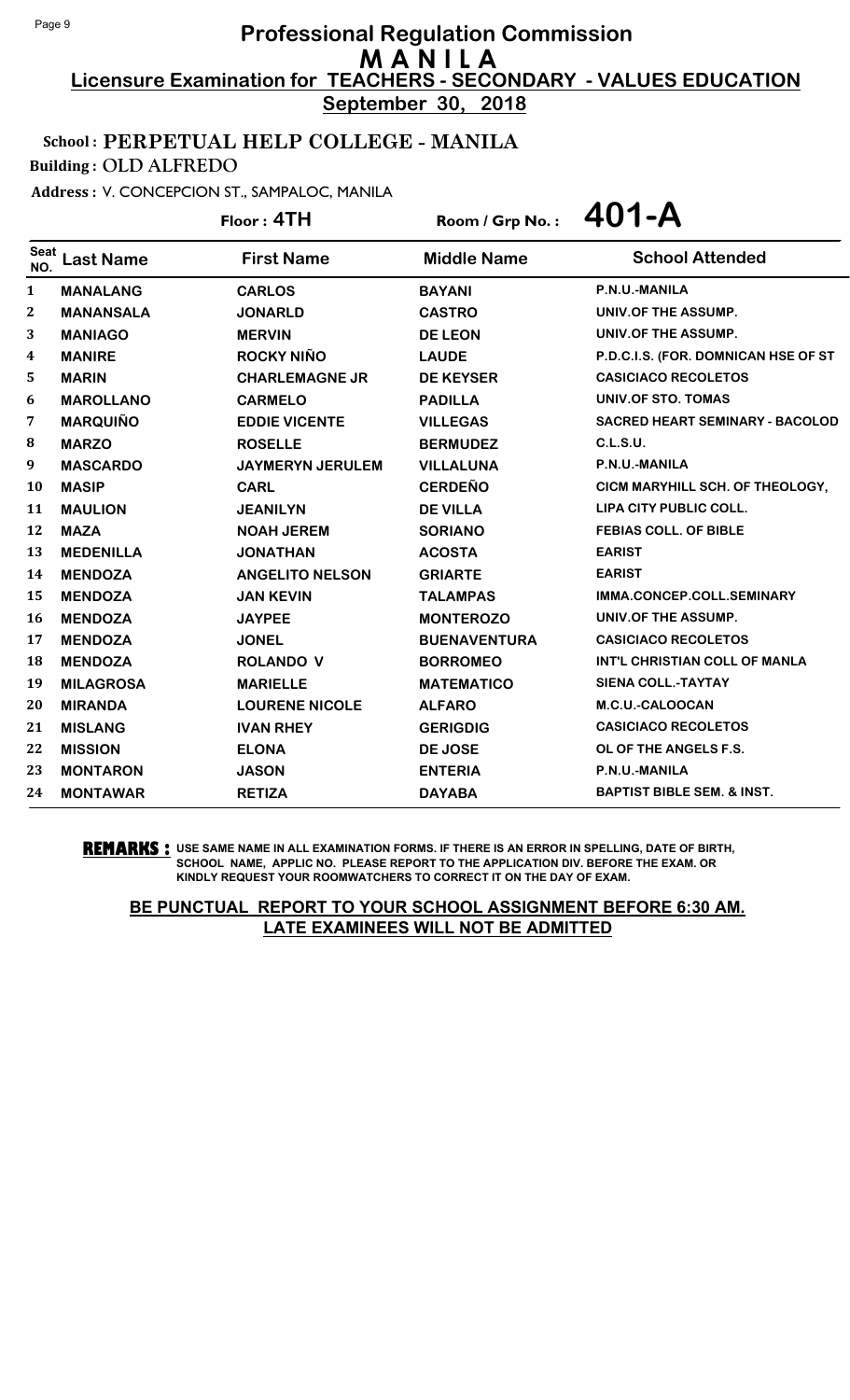**September 30, 2018**

#### School : PERPETUAL HELP COLLEGE - MANILA

Building : OLD ALFREDO

Address : V. CONCEPCION ST., SAMPALOC, MANILA

Floor : **4TH** Room / Grp No. : **402-A**

| <b>Seat</b><br>NO. | <b>Last Name</b> | <b>First Name</b>        | <b>Middle Name</b> | <b>School Attended</b>                 |
|--------------------|------------------|--------------------------|--------------------|----------------------------------------|
| $\mathbf{1}$       | <b>MONTAÑEZ</b>  | <b>JAZZY JEFF</b>        | <b>VIRTUDAZO</b>   | <b>CASICIACO RECOLETOS</b>             |
| 2                  | <b>MONTAÑO</b>   | <b>BRETT MATTHEW</b>     | <b>ALMONICAR</b>   | SIENA COLL.-Q.C.                       |
| 3                  | <b>MONTEJO</b>   | <b>FAITH CHARITY</b>     | <b>BONTOG</b>      | <b>BAPTIST BIBLE SEM. &amp; INST.</b>  |
| 4                  | <b>MONTON</b>    | <b>RAQUEL</b>            | <b>JUBAY</b>       | <b>INT'L PEACE LEADERSHIP COLL</b>     |
| 5                  | <b>MONTOYA</b>   | <b>RIO CHRISTINELLI</b>  | <b>SOLIS</b>       | UNIV.OF THE ASSUMP.                    |
| 6                  | <b>MORAL</b>     | <b>LHYCA</b>             | <b>DEL MUNDO</b>   | P.N.U.-MANILA                          |
| 7                  | <b>MORENO</b>    | <b>CARISSA</b>           | <b>ASUAN</b>       | <b>STELLA MARIS COLL.-Q.C</b>          |
| 8                  | <b>NACINO</b>    | <b>ANGELICA</b>          | <b>CATALAN</b>     | <b>C.L.S.U.</b>                        |
| 9                  | <b>NAGAS</b>     | <b>JOHN RAY</b>          | <b>RONQUILLO</b>   | OL OF THE ANGELS F.S.                  |
| 10                 | <b>NAPICOL</b>   | <b>KRISTINE GAILE</b>    | <b>DELABAJAN</b>   | PRESBYTERIA THEO, SEM.                 |
| 11                 | <b>NARCISO</b>   | <b>KRISTINE GRACE</b>    |                    | SIENA COLL.-Q.C.                       |
| 12                 | <b>NATAÑO</b>    | <b>ARLYN</b>             | <b>ACOJEDO</b>     | P.N.U.-MANILA                          |
| 13                 | <b>NAVARRO</b>   | <b>REMIGIO</b>           | <b>LAGMAN</b>      | <b>MO.OF GOOD COUNSEL SEM.</b>         |
| 14                 | <b>NEMIADA</b>   | <b>BEVERLYN</b>          | <b>DE GUERTO</b>   | <b>ST.RITA'S COLL.-MANILA</b>          |
| 15                 | <b>NOVIO</b>     | <b>JOSHUA</b>            | <b>MANONSON</b>    | <b>INT'L EVANGELICAL HOLINESS COLL</b> |
| 16                 | <b>NUYDA</b>     | <b>HANNA MARI ALBERT</b> | <b>LLABAN</b>      | <b>DON BOSCO COLL, SEM.-LAGUNA</b>     |
| 17                 | <b>OBDIANELA</b> | <b>RUBY</b>              | <b>ATIENZA</b>     | <b>DON BOSCO COLL. SEM.-LAGUNA</b>     |
| 18                 | <b>OBONG</b>     | <b>ROMEO</b>             | <b>LAMBOY</b>      | <b>MANILA THEO. COLL.</b>              |
| 19                 | <b>OCAMPO</b>    | <b>KRISTINE GAIL</b>     | <b>GENTOLIA</b>    | SIENA COLL.-Q.C.                       |
| 20                 | <b>OLAIVAR</b>   | <b>JOSHUA</b>            | <b>FRONTERAS</b>   | <b>CASICIACO RECOLETOS</b>             |
| 21                 | <b>OLIVA</b>     | <b>GERAMY NICO</b>       | <b>OGARIO</b>      | <b>EVANGELICAL TCP-CEBU</b>            |
| 22                 | <b>OLOROZO</b>   | <b>ELIEL JOY</b>         | <b>GUZMAN</b>      | <b>BAPTIST BIBLE SEM. &amp; INST.</b>  |
| 23                 | <b>ORAIZ</b>     | <b>GABRIEL</b>           | <b>BALENGIT</b>    | <b>DON BOSCO COLL. SEM.-LAGUNA</b>     |
| 24                 | <b>OROLLO</b>    | <b>CONILYN GRACE</b>     | <b>ADO-AN</b>      | <b>INT'L PEACE LEADERSHIP COLL</b>     |

**REMARKS :** USE SAME NAME IN ALL EXAMINATION FORMS. IF THERE IS AN ERROR IN SPELLING, DATE OF BIRTH, SCHOOL NAME, APPLIC NO. PLEASE REPORT TO THE APPLICATION DIV. BEFORE THE EXAM. OR KINDLY REQUEST YOUR ROOMWATCHERS TO CORRECT IT ON THE DAY OF EXAM.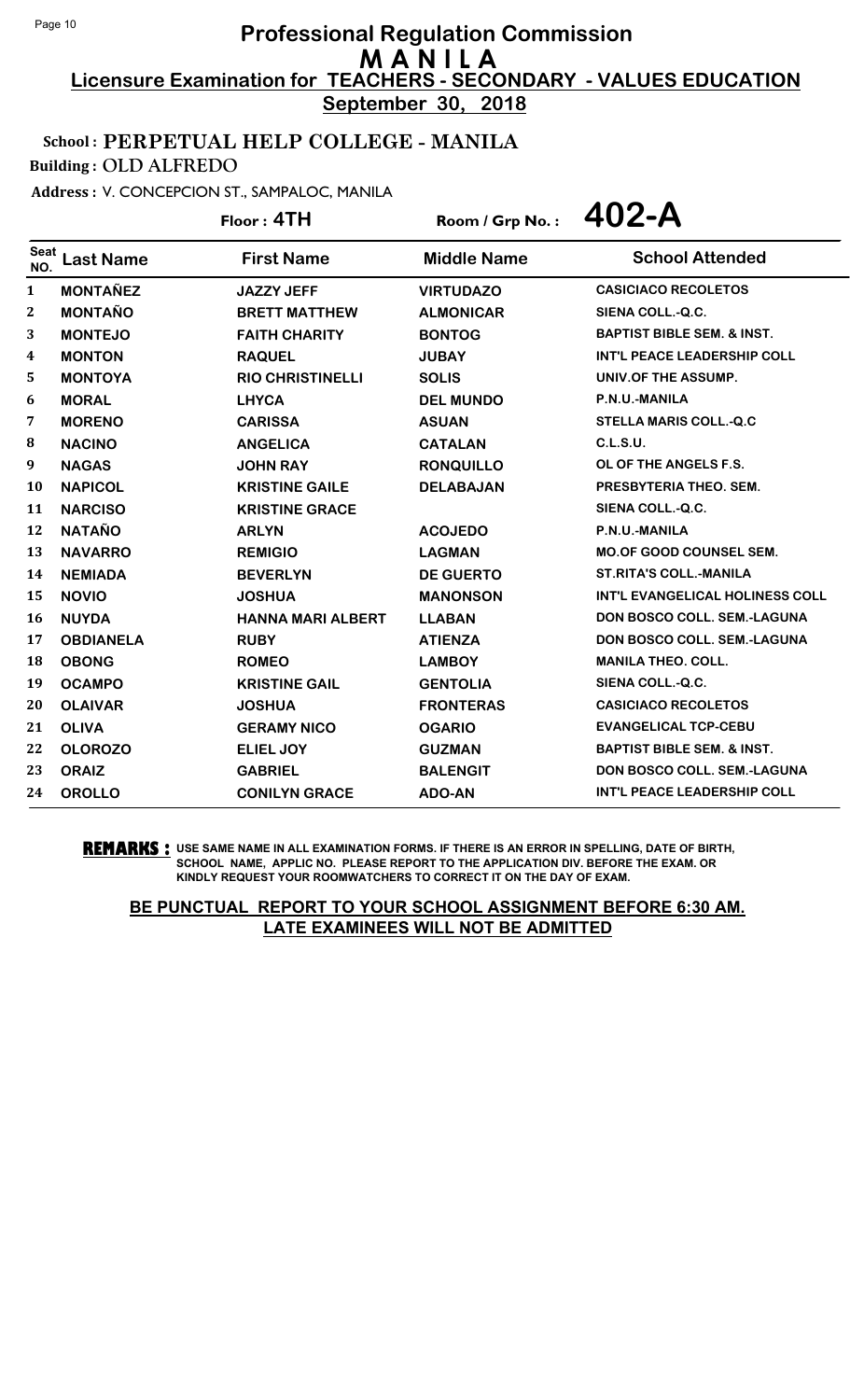**September 30, 2018**

# School : PERPETUAL HELP COLLEGE - MANILA

Building : OLD ALFREDO

Address : V. CONCEPCION ST., SAMPALOC, MANILA

Floor : **4TH** Room / Grp No. : **403-A**

| <b>Seat</b><br>NO. | <b>Last Name</b>   | <b>First Name</b>        | <b>Middle Name</b> | <b>School Attended</b>                         |
|--------------------|--------------------|--------------------------|--------------------|------------------------------------------------|
| 1                  | <b>PACLIBAR</b>    | <b>RUSSEL</b>            | <b>RIVERA</b>      | <b>CNTR FOR BIBLICAL STUDIES INST. &amp; S</b> |
| $\boldsymbol{2}$   | <b>PADILLA</b>     | <b>KANE</b>              | <b>DUMAPAL</b>     | UNIV.OF THE ASSUMP.                            |
| 3                  | <b>PALACIO</b>     | <b>DOMINICA</b>          | <b>ROSALES</b>     | <b>ASIA-PACIFIC CHRISTIAN COLLEGE</b>          |
| 4                  | <b>PALAFOX</b>     | <b>MARIANE GRACE</b>     | <b>MAGBUAL</b>     | SIENA COLL.-Q.C.                               |
| 5                  | <b>PALAPO</b>      | <b>MARVEN</b>            | <b>NAZARETH</b>    | <b>ADAMSON UNIVERSITY</b>                      |
| 6                  | <b>PALDEZ</b>      | <b>JEFFREY EMMANUEL</b>  | <b>INTING</b>      | <b>PHIL MISS, INST</b>                         |
| 7                  | <b>PALEAN</b>      | <b>ERLAND</b>            | <b>DE VERA</b>     | <b>FEBIAS COLL. OF BIBLE</b>                   |
| 8                  | <b>PALOGAN</b>     | <b>JEWARD</b>            | <b>ELACION</b>     | P.N.U.-MANILA                                  |
| 9                  | <b>PALOMAR</b>     | <b>CARMINA</b>           | <b>URRUTIA</b>     | <b>FEBIAS COLL. OF BIBLE</b>                   |
| 10                 | <b>PANCHO</b>      | <b>APRIL</b>             | <b>BAÑARES</b>     | <b>EVANGELICAL TCP-CEBU</b>                    |
| 11                 | <b>PANGAN</b>      | <b>JEFFREY</b>           | <b>VERTODAZO</b>   | OL OF LOURDES SEM.                             |
| 12                 | <b>PANGILINAN</b>  | <b>JOSEPHINE</b>         | <b>DELA CRUZ</b>   | <b>EVANGELICAL TCP-CEBU</b>                    |
| 13                 | <b>PARAS</b>       | <b>LOWELL EXEQUIEL</b>   | <b>FERRERA</b>     | <b>ADVENTIST UNIV OF THE PHIL.</b>             |
| 14                 | <b>PASCUAL</b>     | <b>MARY JOAN</b>         | <b>MARCELO</b>     | <b>HARRIS MEM'L COLL.-MANILA</b>               |
| 15                 | <b>PEJANO</b>      | <b>STEPHEN</b>           | <b>ANGCAHAN</b>    | <b>CASICIACO RECOLETOS</b>                     |
| 16                 | <b>PERALTA</b>     | <b>JANNETH</b>           | <b>RULLENAS</b>    | <b>STELLA MARIS COLL.-Q.C</b>                  |
| 17                 | <b>PEÑAREDONDO</b> | <b>RINA</b>              | <b>PARAY</b>       | <b>ASIA-PACIFIC CHRISTIAN COLLEGE</b>          |
| 18                 | <b>PILARCA</b>     | <b>MARYGEN</b>           | <b>FLORES</b>      | UNIV.OF STO. TOMAS                             |
| 19                 | <b>PORRAS</b>      | <b>RECHELYN</b>          | <b>NERI</b>        | INT'L PEACE LEADERSHIP COLL                    |
| 20                 | <b>PRADO</b>       | <b>CHRISTIAN FRANCIS</b> | <b>CABALES</b>     | <b>CHRIST THE KING MISSION SEM.</b>            |
| 21                 | <b>PROVIDO</b>     | <b>AL JOHN</b>           | <b>BONITE</b>      | <b>ROGATIONIST COLL.</b>                       |
| 22                 | <b>QUINTO</b>      | <b>MYRENE</b>            | <b>VARGAS</b>      | INT'L CHRISTIAN COLL OF MANLA                  |
| 23                 | <b>QUIZORA</b>     | <b>ABRAHAM</b>           | <b>FELICIANO</b>   | <b>BAPTIST BIBLE SEM. &amp; INST.</b>          |
| 24                 | <b>RAMIREZ</b>     | <b>RIZALYN</b>           | <b>PICONES</b>     | INT'L CHRISTIAN COLL OF MANLA                  |

**REMARKS :** USE SAME NAME IN ALL EXAMINATION FORMS. IF THERE IS AN ERROR IN SPELLING, DATE OF BIRTH, SCHOOL NAME, APPLIC NO. PLEASE REPORT TO THE APPLICATION DIV. BEFORE THE EXAM. OR KINDLY REQUEST YOUR ROOMWATCHERS TO CORRECT IT ON THE DAY OF EXAM.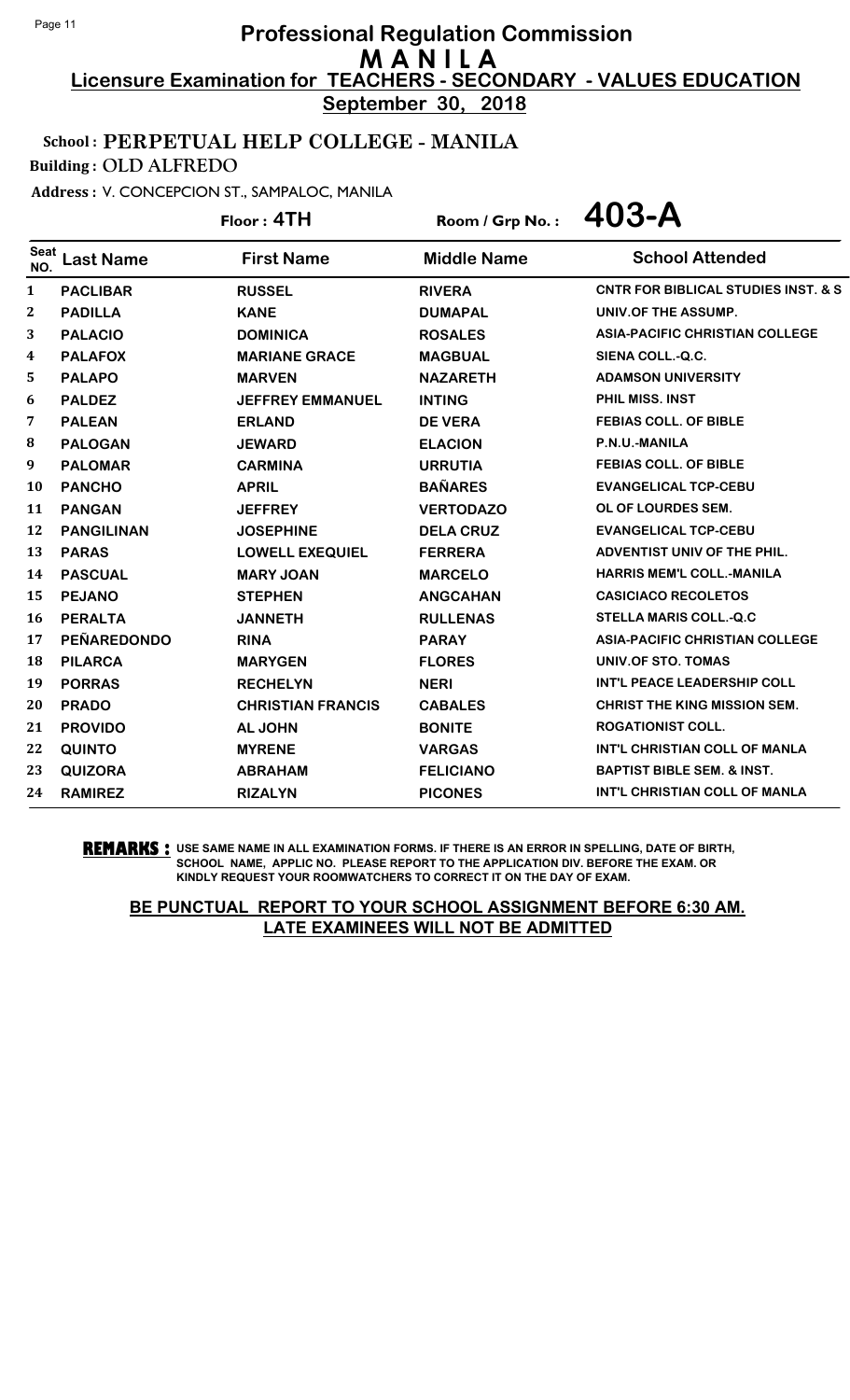**September 30, 2018**

# School : PERPETUAL HELP COLLEGE - MANILA

Building : OLD ALFREDO

Address : V. CONCEPCION ST., SAMPALOC, MANILA

Floor : **5TH** Room / Grp No. : **501-A**

| <b>Seat</b><br>NO. | <b>Last Name</b> | <b>First Name</b>         | <b>Middle Name</b> | <b>School Attended</b>                |
|--------------------|------------------|---------------------------|--------------------|---------------------------------------|
| $\mathbf{1}$       | <b>RAMOS</b>     | <b>BELLO</b>              | <b>POSAS</b>       | ALL NATIONS COLL.                     |
| $\bf{2}$           | <b>RAPISURA</b>  | <b>ANTHONY JUAN</b>       | <b>BELANDRES</b>   | <b>ST.PAUL UNIV.-MANILA</b>           |
| 3                  | <b>RAVELAS</b>   | <b>PETER PAUL</b>         | <b>AGORILLA</b>    | ST.PETER'S COLL. SEM.                 |
| 4                  | <b>RAYCO</b>     | <b>KENNETH</b>            | <b>ENCELA</b>      | P.D.C.I.S. (FOR. DOMNICAN HSE OF ST   |
| 5                  | <b>RECLA</b>     | <b>MELVIN</b>             | <b>PARAGOSO</b>    | <b>CASICIACO RECOLETOS</b>            |
| 6                  | <b>REFORSADO</b> | <b>JAMES</b>              | <b>SALINEL</b>     | <b>NOTRE DAME-MARBEL</b>              |
| 7                  | <b>RELANO</b>    | <b>JHELLIE</b>            | <b>AMI</b>         | <b>STELLA MARIS COLL.-Q.C</b>         |
| 8                  | <b>REPASO</b>    | <b>ALEXANDER</b>          | <b>RICO</b>        | <b>ST. JOHN MARY VIANNEY SEM.- SN</b> |
| 9                  | <b>RESMA</b>     | <b>MARIFE</b>             | <b>SERATA</b>      | <b>BAPTIST BIBLE SEM. &amp; INST.</b> |
| 10                 | <b>REYES</b>     | <b>KATHERINE</b>          | <b>PARAGAS</b>     | <b>MARY HELP OF CHRISTIANS</b>        |
| 11                 | <b>RIOS</b>      | <b>EVANGELINE</b>         | <b>INDOY</b>       | P. C. U.-MANILA                       |
| 12                 | <b>RIVERA</b>    | <b>JUDE NATHAN</b>        | <b>PADLAN</b>      | <b>FEBIAS COLL. OF BIBLE</b>          |
| 13                 | <b>RIVERA</b>    | <b>RHEA</b>               | <b>PAMATIAN</b>    | <b>BAPTIST BIBLE SEM. &amp; INST.</b> |
| 14                 | <b>RIVERA</b>    | <b>VIENNA FLOR</b>        | <b>MACAHIG</b>     | P.N.U.-MANILA                         |
| 15                 | <b>ROBLE</b>     | <b>RITCHELL</b>           | <b>TURMO</b>       | PRESBYTERIA THEO. SEM.                |
| 16                 | <b>ROBLES</b>    | <b>JESSICA</b>            | <b>ASUNCION</b>    | LIPA CITY PUBLIC COLL.                |
| 17                 | <b>ROCA</b>      | <b>OFELIA</b>             | <b>DACILLO</b>     | <b>PHIL MISS, INST</b>                |
| 18                 | <b>ROCHA</b>     | <b>ESTELA MARIZ</b>       | <b>GALORPORT</b>   | <b>BAPTIST BIBLE SEM. &amp; INST.</b> |
| 19                 | <b>RODRIGO</b>   | <b>PEJE</b>               | <b>SUAN</b>        | SO.PHIL. ADV. COLL.                   |
| 20                 | <b>RONDINA</b>   | <b>GENARO</b>             | <b>JORDAN</b>      | <b>ADAMSON UNIVERSITY</b>             |
| 21                 | <b>ROSALES</b>   | <b>BRIDGET MARIE</b>      | <b>CLEMENTE</b>    | SIENA COLL.-Q.C.                      |
| 22                 | <b>ROSALES</b>   | <b>RAPHAEL EMMANUELLE</b> | <b>ALANO</b>       | UNIV.OF STO. TOMAS                    |
| 23                 | <b>ROXAS</b>     | <b>IRENE</b>              | <b>CAHIGAS</b>     | OL OF FATIMA-VALENZUELA               |
| 24                 | <b>SAGABAEN</b>  | <b>ALDRIN</b>             | <b>DELA CRUZ</b>   | UNIV.OF STO. TOMAS                    |
| 25                 | <b>SAMANTELA</b> | <b>SHIRLEY</b>            | <b>LOTINO</b>      | <b>STELLA MARIS COLL.-Q.C</b>         |
| 26                 | <b>SAMONTE</b>   | <b>ANGELIKA</b>           | <b>PELAYO</b>      | UNIV.OF THE ASSUMP.                   |
| 27                 | <b>SAMONTE</b>   | <b>ANNA KIMBERLY</b>      | <b>CATALAN</b>     | <b>BESTLINK COLLEGE OF THE</b>        |

**REMARKS :** USE SAME NAME IN ALL EXAMINATION FORMS. IF THERE IS AN ERROR IN SPELLING, DATE OF BIRTH, SCHOOL NAME, APPLIC NO. PLEASE REPORT TO THE APPLICATION DIV. BEFORE THE EXAM. OR KINDLY REQUEST YOUR ROOMWATCHERS TO CORRECT IT ON THE DAY OF EXAM.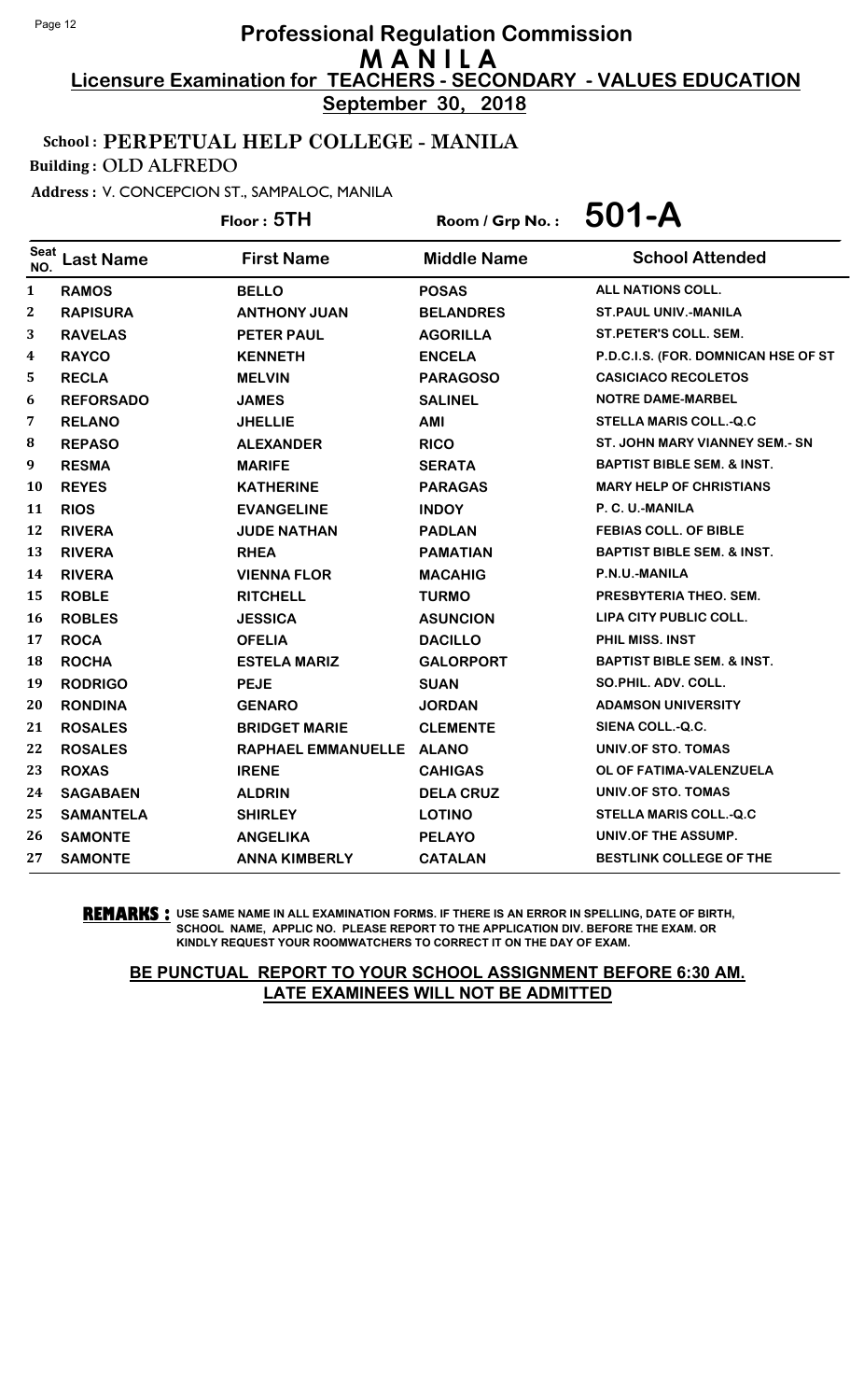**September 30, 2018**

# School : PERPETUAL HELP COLLEGE - MANILA

Building : OLD ALFREDO

Address : V. CONCEPCION ST., SAMPALOC, MANILA

Floor : **5TH** Room / Grp No. : **502-A**

| Seat<br>NO.      | <b>Last Name</b>  | <b>First Name</b>         | <b>Middle Name</b>  | <b>School Attended</b>                 |
|------------------|-------------------|---------------------------|---------------------|----------------------------------------|
| 1                | <b>SAN JOSE</b>   | <b>MERLY</b>              | <b>RUCERO</b>       | <b>BESTLINK COLLEGE OF THE</b>         |
| $\boldsymbol{2}$ | <b>SAN JUAN</b>   | <b>MARY YSABELLE LOIS</b> | <b>MADDELA</b>      | P.N.U.-MANILA                          |
| 3                | <b>SAN MARCOS</b> | <b>JOEL</b>               | <b>BERWELA</b>      | INT'L CHRISTIAN COLL OF MANLA          |
| 4                | <b>SANTILLAN</b>  | <b>FROILAN</b>            | <b>ANCHETA</b>      | <b>CHRIST THE KING MISSION SEM.</b>    |
| 5                | <b>SANTOS</b>     | <b>ANA DOMINIQUE</b>      | <b>GARCILLANO</b>   | P.U.P.-STA. MESA                       |
| 6                | <b>SANTOS</b>     | <b>CHERRY MAE</b>         | <b>VELANO</b>       | PRESBYTERIA THEO, SEM.                 |
| 7                | <b>SANTOS</b>     | <b>EDELSON</b>            | <b>MANAOIS</b>      | SIENA COLL.-Q.C.                       |
| 8                | <b>SANTOS</b>     | <b>JOHN CHRISTIAN</b>     | <b>TORRES</b>       | ST.JOSEPH'S COL-Q.C                    |
| 9                | <b>SARILE</b>     | <b>LOUISE</b>             | <b>LAGBAS</b>       | P.N.U.-MANILA                          |
| 10               | <b>SARION</b>     | <b>CRISMY</b>             | <b>OGSIMER</b>      | <b>CAINTA CATHOLIC COLL.</b>           |
| 11               | <b>SARMIENTO</b>  | <b>MA. KERBIE</b>         | <b>QUINTIN</b>      | P.N.U.-MANILA                          |
| 12               | <b>SARZA</b>      | <b>RYAN JERICHO</b>       | <b>REAL</b>         | P.N.U.-MANILA                          |
| 13               | <b>SENAPITE</b>   | <b>CANDICE</b>            | <b>GALACHE</b>      | SIENA COLL.-Q.C.                       |
| 14               | <b>SERAN</b>      | <b>STANLEY</b>            | <b>CATALOCTOCAN</b> | <b>EVANGELICAL THEOLOGICAL COLLEGE</b> |
| 15               | <b>SEREGUINE</b>  | <b>MARIE</b>              | <b>CANCHELA</b>     | SIENA COLL.-Q.C.                       |
| 16               | <b>SIA</b>        | <b>ALEJANDRO</b>          | <b>CLAUSTRO</b>     | OL OF THE ANGELS F.S.                  |
| 17               | <b>SICO</b>       | <b>LIRA MAE</b>           | <b>MABINIS</b>      | P.N.U.-MANILA                          |
| 18               | <b>SIESMUNDO</b>  | <b>JOVANIE</b>            | <b>HENSIANOS</b>    | <b>CASICIACO RECOLETOS</b>             |
| 19               | <b>SILLONAR</b>   | <b>PAULO</b>              | <b>SUMIGCAY</b>     | P.D.C.I.S. (FOR. DOMNICAN HSE OF ST    |
| 20               | <b>SILVA</b>      | <b>GABRIELLE MENNEN</b>   | <b>SARMIENTO</b>    | PRESBYTERIA THEO. SEM.                 |
| 21               | <b>SOLITARIO</b>  | <b>PHILIP RYAN</b>        | <b>MANABA</b>       | INT'L CHRISTIAN COLL OF MANLA          |
| 22               | <b>STA. ANA</b>   | <b>JAN MICHAEL</b>        | <b>COMPENDIO</b>    | UNIV.OF STO. TOMAS                     |
| 23               | <b>SUMOOK</b>     | <b>DIOBERT</b>            | <b>ABIT</b>         | <b>ST.JOSEPH'S COLL.-BORONGAN</b>      |
| 24               | <b>TAN</b>        | <b>ETHEL</b>              | <b>GONZALES</b>     | P.N.U.-MANILA                          |
| 25               | <b>TAPACION</b>   | <b>SHIRLEY</b>            | <b>MERCADERA</b>    | BESTLINK COLLEGE OF THE                |
| 26               | <b>TAÑEDO</b>     | <b>GRACE</b>              | <b>NECOPIOR</b>     | LIPA CITY PUBLIC COLL.                 |
| 27               | <b>TENDENCIA</b>  | <b>FRANKLIN</b>           | <b>ABEJO</b>        | PRESBYTERIA THEO, SEM.                 |

**REMARKS :** USE SAME NAME IN ALL EXAMINATION FORMS. IF THERE IS AN ERROR IN SPELLING, DATE OF BIRTH, SCHOOL NAME, APPLIC NO. PLEASE REPORT TO THE APPLICATION DIV. BEFORE THE EXAM. OR KINDLY REQUEST YOUR ROOMWATCHERS TO CORRECT IT ON THE DAY OF EXAM.